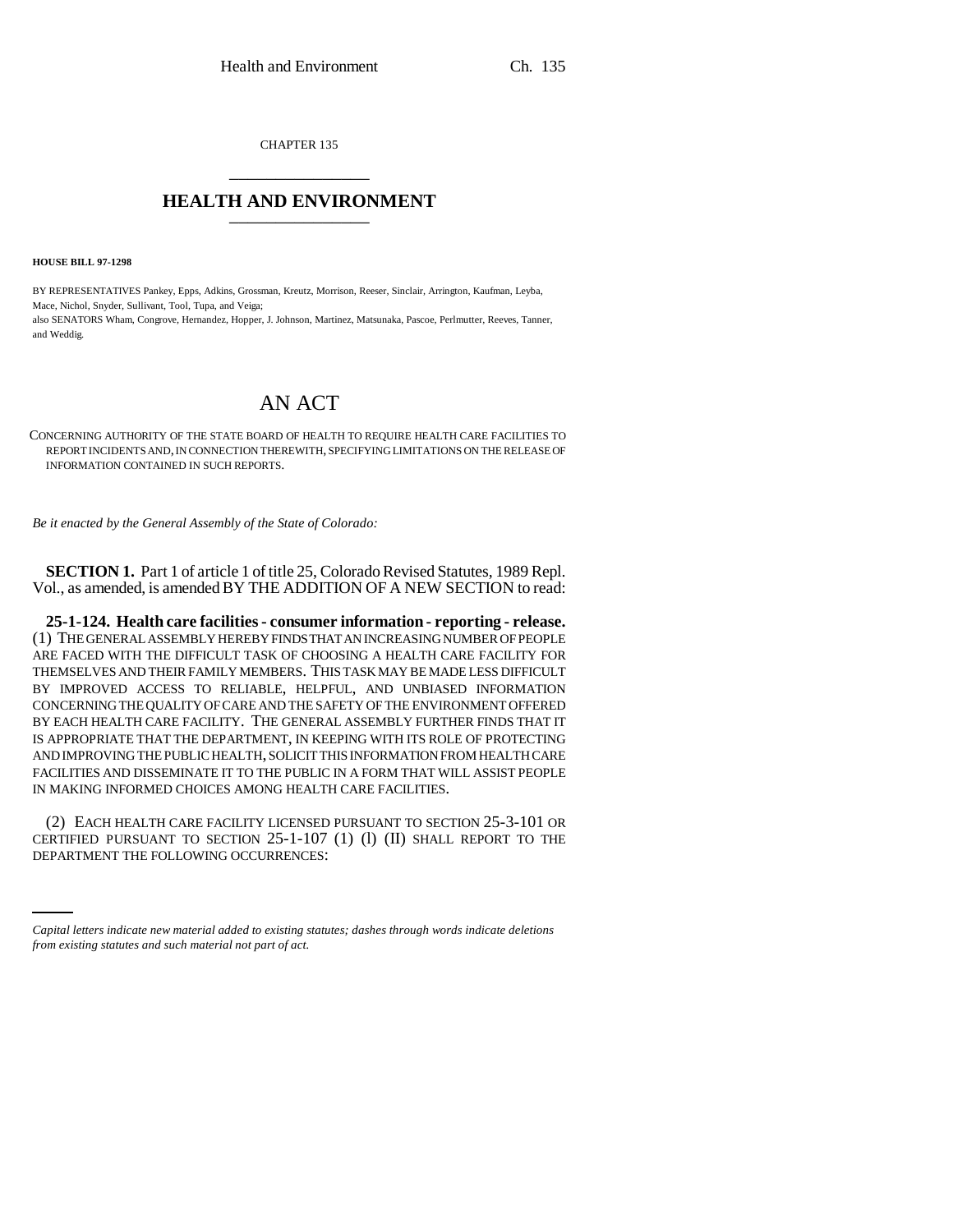(a) ANY OCCURRENCE THAT RESULTS IN THE DEATH OF A PATIENT OR RESIDENT OF THE FACILITY AND IS REQUIRED TO BE REPORTED TO THE CORONER PURSUANT TO SECTION 30-10-606, C.R.S., AS ARISING FROM AN UNEXPLAINED CAUSE OR UNDER SUSPICIOUS CIRCUMSTANCES;

(b) ANY OCCURRENCE THAT RESULTS IN ANY OF THE FOLLOWING SERIOUS INJURIES TO A PATIENT OR RESIDENT:

(I) BRAIN OR SPINAL CORD INJURIES;

(II) LIFE-THREATENING COMPLICATIONS OF ANESTHESIA OR LIFE-THREATENING TRANSFUSION ERRORS OR REACTIONS;

(III) SECOND- OR THIRD-DEGREE BURNS INVOLVING TWENTY PERCENT OR MORE OF THE BODY SURFACE AREA OF AN ADULT PATIENT OR RESIDENT OR FIFTEEN PERCENT OR MORE OF THE BODY SURFACE AREA OF A CHILD PATIENT OR RESIDENT;

(c) ANY TIME THAT A RESIDENT OR PATIENT OF THE FACILITY CANNOT BE LOCATED FOLLOWING A SEARCH OF THE FACILITY, THE FACILITY GROUNDS, AND THE AREA SURROUNDING THE FACILITY AND THERE ARE CIRCUMSTANCES THAT PLACE THE RESIDENT'S HEALTH, SAFETY, OR WELFARE AT RISK OR, REGARDLESS OF WHETHER SUCH CIRCUMSTANCES EXIST, THE PATIENT OR RESIDENT HAS BEEN MISSING FOR EIGHT HOURS;

(d) ANY OCCURRENCE INVOLVING PHYSICAL, SEXUAL, OR VERBAL ABUSE OF A PATIENT OR RESIDENT, AS DESCRIBED IN SECTION 18-3-202, 18-3-203, 18-3-204, 18-3-206,18-3-402,18-3-403,18-3-404, OR 18-3-405,C.R.S., BY ANOTHER PATIENT OR RESIDENT, AN EMPLOYEE OF THE FACILITY, OR A VISITOR TO THE FACILITY;

(e) ANY OCCURRENCE INVOLVING NEGLECT OF A PATIENT OR RESIDENT, AS DESCRIBED IN SECTION 26-3.1-101 (4) (b), C.R.S.;

(f) ANY OCCURRENCE INVOLVING MISAPPROPRIATION OF A PATIENT'S OR RESIDENT'S PROPERTY. FOR PURPOSES OF THIS PARAGRAPH (f), "MISAPPROPRIATION OF A PATIENT'S OR RESIDENT'S PROPERTY" MEANS A PATTERN OF OR DELIBERATELY MISPLACING, EXPLOITING, OR WRONGFULLY USING, EITHER TEMPORARILY OR PERMANENTLY, A PATIENT'S OR RESIDENT'S BELONGINGS OR MONEY WITHOUT THE PATIENT'S OR RESIDENT'S CONSENT.

(g) ANY OCCURRENCE IN WHICH DRUGS INTENDED FOR USE BY PATIENTS OR RESIDENTS ARE DIVERTED TO USE BY OTHER PERSONS; AND

(h) ANY OCCURRENCE INVOLVING THE MALFUNCTION OR INTENTIONAL OR ACCIDENTAL MISUSE OF PATIENT OR RESIDENT CARE EQUIPMENT THAT OCCURS DURING TREATMENT OR DIAGNOSIS OF A PATIENT OR RESIDENT AND THAT SIGNIFICANTLY ADVERSELY AFFECTS OR IF NOT AVERTED WOULD HAVE SIGNIFICANTLY ADVERSELY AFFECTED A PATIENT OR RESIDENT OF THE FACILITY.

(3) THE BOARD BY RULE SHALL SPECIFY THE MANNER, TIME PERIOD, AND FORM IN WHICH THE REPORTS REQUIRED PURSUANT TO SUBSECTION (2) OF THIS SECTION SHALL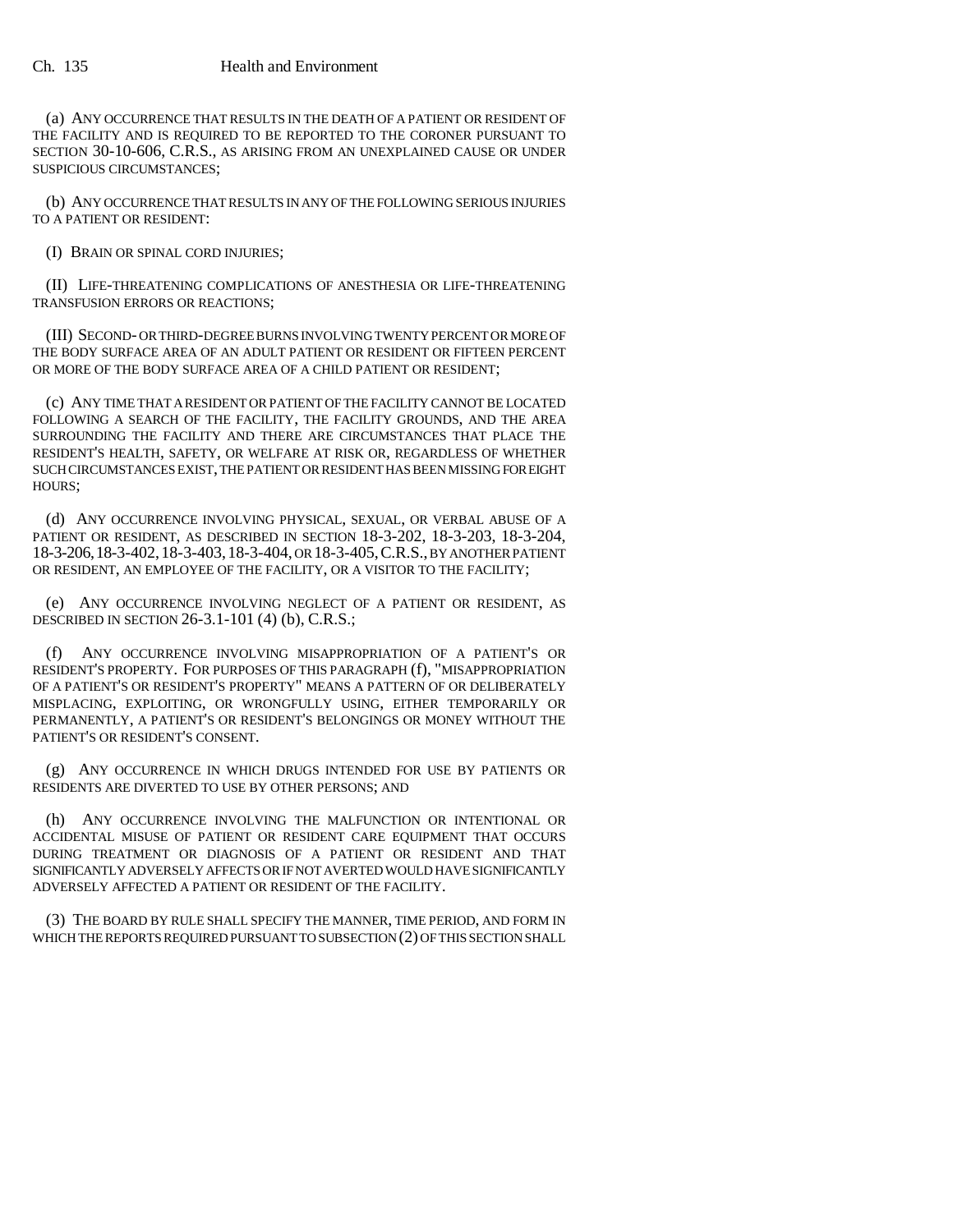## BE MADE.

(4) ANY REPORT SUBMITTED PURSUANT TO SUBSECTION (2) OF THIS SECTION SHALL BE STRICTLY CONFIDENTIAL; EXCEPT THAT INFORMATION IN ANY SUCH REPORT MAY BE TRANSMITTED TO AN APPROPRIATE REGULATORY AGENCY HAVING JURISDICTION FOR DISCIPLINARY OR LICENSE SANCTIONS. THE INFORMATION IN SUCH REPORTS SHALL NOT BE MADE PUBLIC UPON SUBPOENA, SEARCH WARRANT, DISCOVERY PROCEEDINGS, OR OTHERWISE, EXCEPT AS PROVIDED IN SUBSECTION (6) OF THIS SECTION.

(5) THE DEPARTMENT SHALL INVESTIGATE EACH REPORT SUBMITTED PURSUANT TO SUBSECTION (2) OF THIS SECTION THAT IT DETERMINES WAS APPROPRIATELY SUBMITTED. FOR EACH REPORT INVESTIGATED, THE DEPARTMENT SHALL PREPARE A SUMMARY OF ITS FINDINGS, INCLUDING THE DEPARTMENT'S CONCLUSIONS AND WHETHER THERE WAS A VIOLATION OF LICENSING STANDARDS OR A DEFICIENCY OR WHETHER THE FACILITY ACTED APPROPRIATELY IN RESPONSE TO THE OCCURRENCE. IF THE INVESTIGATION IS NOT CONDUCTED ON SITE, THE DEPARTMENT SHALL SPECIFY IN THE SUMMARY HOW THE INVESTIGATION WAS CONDUCTED. ANY INVESTIGATION CONDUCTED PURSUANT TO THIS SUBSECTION (5) SHALL BE IN ADDITION TO AND NOT IN LIEU OF ANY INSPECTION REQUIRED TO BE CONDUCTED PURSUANT TO SECTION 25-1-107 (1) (l), WITH REGARD TO LICENSING.

(6) (a) THE DEPARTMENT SHALL MAKE THE FOLLOWING INFORMATION AVAILABLE TO THE PUBLIC:

(I) ANY INVESTIGATION SUMMARIES PREPARED PURSUANT TO SUBSECTION (5) OF THIS SECTION;

(II) ANY COMPLAINTS AGAINST A HEALTH CARE FACILITY THAT HAVE BEEN FILED WITH THE DEPARTMENT AND THAT THE DEPARTMENT HAS INVESTIGATED, INCLUDING THE CONCLUSIONS REACHED BY THE DEPARTMENT AND WHETHER THERE WAS A VIOLATION OF LICENSING STANDARDS OR A DEFICIENCY OR WHETHER THE FACILITY ACTED APPROPRIATELY IN RESPONSE TO THE SUBJECT OF THE COMPLAINT; AND

(III) A LISTING OF ANY DEFICIENCY CITATIONS ISSUED AGAINST EACH HEALTH CARE FACILITY.

(b) THE INFORMATION RELEASED PURSUANT TO THIS SUBSECTION (6) SHALL NOT IDENTIFY THE PATIENT OR RESIDENT OR THE HEALTH CARE PROFESSIONAL INVOLVED IN THE REPORT.

(7) PRIOR TO THE COMPLETION OF AN INVESTIGATION PURSUANT TO THIS SECTION, THE DEPARTMENT MAY RESPOND TO ANY INQUIRY REGARDING A REPORT RECEIVED PURSUANT TO SUBSECTION (2) OF THIS SECTION BY CONFIRMING THAT IT HAS RECEIVED SUCH REPORT AND THAT AN INVESTIGATION IS PENDING.

**SECTION 2.** 25-3-109 (1), (3), (7), (8), and (11), Colorado Revised Statutes, 1989 Repl. Vol., as amended, are amended to read:

**25-3-109. Quality management functions - confidentiality and immunity.** (1) The general assembly hereby finds and declares that the implementation of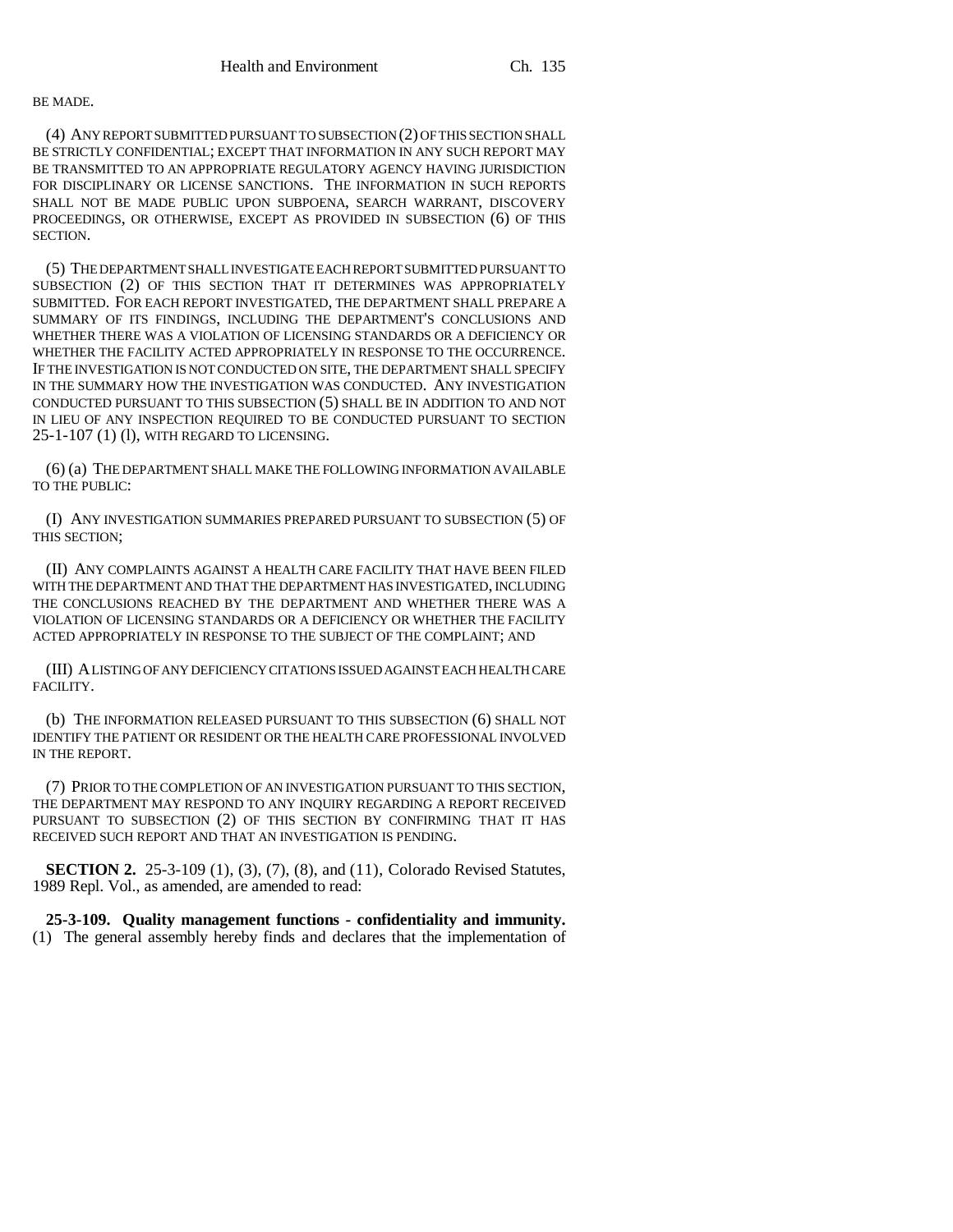## Ch. 135 Health and Environment

quality management functions to evaluate and improve patient and resident care is essential to the operation of health care facilities licensed or certified by the department of public health and environment pursuant to section 25-1-107 (1) (l). For this purpose, it is necessary that the collection of information and data by such licensed or certified health care facilities be reasonably unfettered so a complete and thorough evaluation and improvement of the quality of patient and resident care can be accomplished. To this end, quality management information relating to the evaluation or improvement of the quality of health care services shall be confidential, SUBJECT TO THE PROVISIONS OF SUBSECTION (4) OF THIS SECTION, and persons performing such functions shall be granted qualified immunity. It is the intent of the general assembly that nothing in this section revise, amend, or alter article 36 or part 1 of article  $36.5$  of title 12, C.R.S.

(3) Except as otherwise provided in this section, any records, reports, or other information of a licensed or certified health care facility which THAT are part of a quality management program designed to identify, evaluate, and reduce the risk of patient or resident injury associated with care or to improve the quality of patient care shall be confidential information; except that such information shall be subject to any right of inspection or investigation as otherwise provided by law by the department of public health and environment or other appropriate regulatory agency THE PROVISIONS OF SUBSECTION (4) OF THIS SECTION.

(7) Nothing in this section shall limit the department of public health and environment from:

(a) In response to an inquiry regarding a specific situation, confirming, without identifying a health care professional, that it has obtained a report concerning quality management information or that an investigation is pending;

(b) Disclosing information to a regulatory agency having jurisdiction to investigate the information; however, such information disclosed to a regulatory agency shall remain confidential;

(c) Releasing a summary report of its findings after an investigation is completed or the department determines no investigation is warranted;

(d) Releasing a summary report, notwithstanding its pending investigation, if it determines that such release is necessary for the immediate protection of the public health and safety.

(8) A summary report may not identify a health care professional. Prior to releasing a summary report which contains information identifying a health care facility, the department of public health and environment shall notify the health care facility, and the facility shall be allowed a reasonable time to comment. If immediate release of information is necessary and prior oral notification cannot be given, notification shall be given as soon as reasonably possible and shall state why prior notice could not be given.

(11) Nothing in this section shall be construed to limit admissibility into evidence of a summary report.